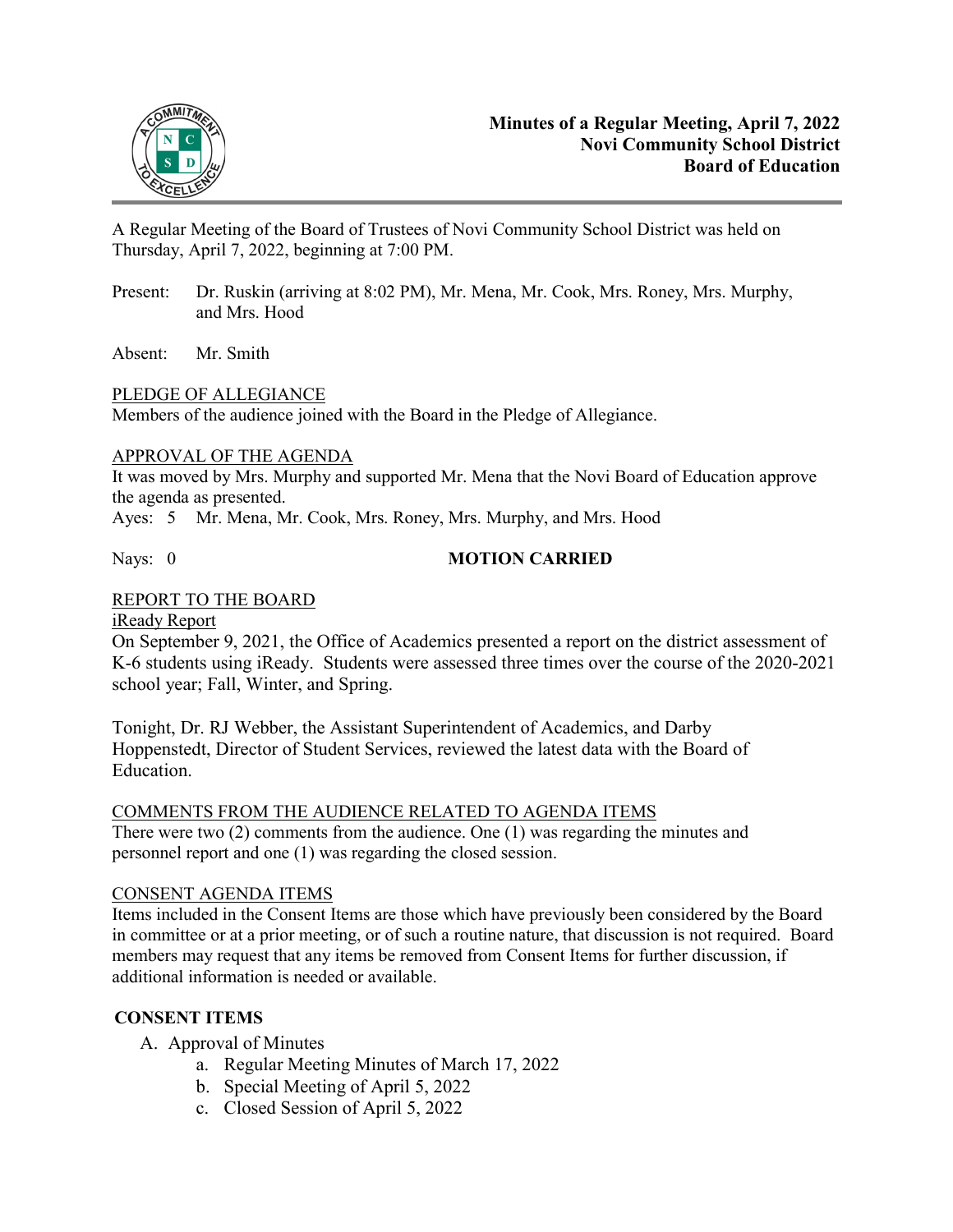# B. Approval of Bills

- a. Board Report
- b. Check Register for February 2022
- c. Purchase Card Report for January 1, 2022 through January 31, 2022
- C. Approval of Field Trips(s)
	- a. Grand Haven Volleyball Tournament
	- b. First Robotics World Championship Competition

It was moved by Mrs. Murphy and supported by Mr. Mena that the Novi Community Schools Board of Education approve the Consent Agenda Items as presented.

Ayes: 5 Mr. Mena, Mr. Cook, Mrs. Roney, Mrs. Murphy, and Mrs. Hood

# Nays: 0 **MOTION CARRIED**

## ACTION ITEMS

#### Personnel Report A

Dr. Gary Kinzer, Assistant Superintendent of Human Resources, presents for your consideration the following personnel changes:

# **A. New Hires**

| <b>B.</b> Retirements and Resignations                        |              |                                   |               |                  |  |  |
|---------------------------------------------------------------|--------------|-----------------------------------|---------------|------------------|--|--|
| <b>Name</b>                                                   | <b>Bldg.</b> | <b>Assignment</b>                 | <b>Reason</b> | <b>Effective</b> |  |  |
| Ferrari, Emily                                                | <b>MS</b>    | Special Ed Teacher                | Resigned      | $06-10-22$       |  |  |
| Gray, Kaitlin                                                 | <b>MS</b>    | <b>ELA/Theater Teacher</b>        | Resigned      | $06-10-22$       |  |  |
| Haas, Justin                                                  | VO.          | 3 <sup>rd</sup> Grade Teacher     | Resigned      | $06-10-22$       |  |  |
| Hoffman, Rhonda                                               | NV           | $4th$ Grade Teacher               | Retired       | $06-10-22$       |  |  |
| King, Marianne                                                | <b>OH</b>    | Special Ed Teacher                | Retired       | $04 - 04 - 22$   |  |  |
| Kulman, Charlotte                                             | <b>ECEC</b>  | Special Ed Teacher                | Retired       | $06-10-22$       |  |  |
| Milliken, Katrina                                             | HS           | <b>Student Support Specialist</b> | Resigned      | $06-10-22$       |  |  |
| 2 <sup>nd</sup> Grade Teacher<br>Mimbs, Danielle<br><b>NW</b> |              | Resigned                          | $06-10-22$    |                  |  |  |
| Orr, Heydie                                                   | <b>NM</b>    | Social Worker                     | Resigned      | $06-10-22$       |  |  |

# **C. Leaves of Absence**

| <b>Name</b>          | <b>Bldg.</b> | <b>Assignment</b>   | <b>Reason</b>                                   | <b>Effective</b>      |
|----------------------|--------------|---------------------|-------------------------------------------------|-----------------------|
| Armstrong, Christina | PV.          | Kinder. Teacher     | LOA #2-Child Care                               | 2022-2023 School Year |
| Capatina, Natalie    | PV           | $2nd$ Grade Teacher | $LOA$ #2-Personal                               | 2022-2023 School Year |
| Furlow, Seth         | HS.          | Science Teacher     | LOA #2-Association Office 2022-2025 School Year |                       |
| Mis, Kathleen        | NW           | Math Intervent.     | $LOA$ #2-Child Care                             | 2022-2023 School Year |
| Zebrowski, Lana      | NM           | Math Teacher        | $LOA$ #2-Personal                               | 2022-2023 School Year |
|                      |              |                     |                                                 |                       |

 It was moved by Mr. Mena and supported by Mrs. Murphy that the Novi Community School District Board of Education adopts the personnel report recommendations as presented.

Ayes: 5 Mr. Mena, Mr. Cook, Mrs. Roney, Mrs. Murphy, and Mrs. Hood

#### Nays: 0 **MOTION CARRIED**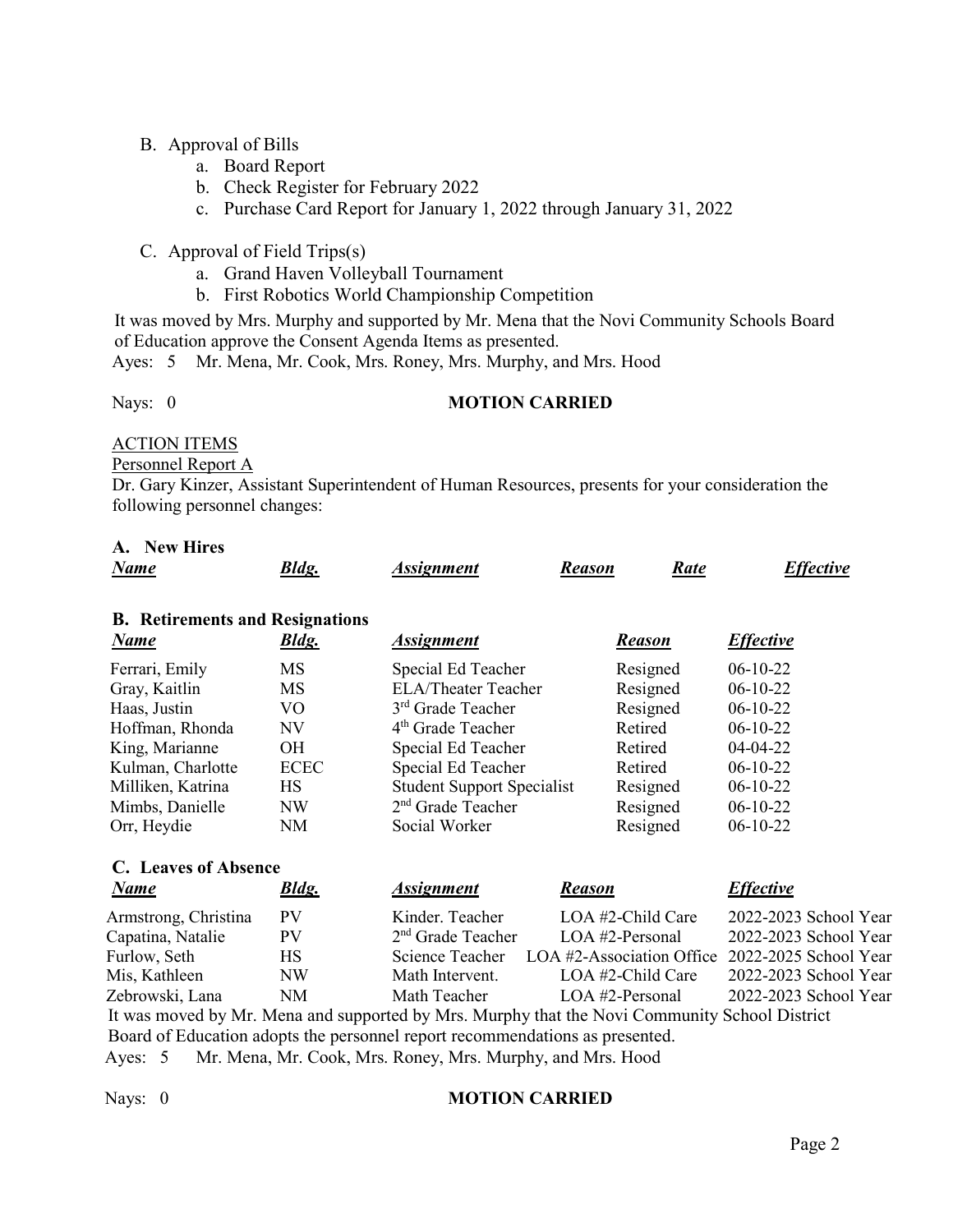Personnel Report B

Dr. Gary Kinzer, Assistant Superintendent of Human Resources, presents for your consideration the following administrative hire:

**Name:** Mr. Larry Massolia **Building:** District **Assignment:** Security Systems Coordinator **Effective date:** 4-11-2022

The District is in the process of a large-scale security enhancement project as part of the 2019 Bond Initiative. This project includes the replacement and expansion of our decade-old access control system. The new system will be implemented on a majority of the doors in the district to replace the traditional key lock system with a more robust electronic access control system. The new system is currently being implemented at the ROAR building and will be phased in across the district over the next few years.

In working with our Security Consultant, it was identified that the complexity and growth of district security would require a staff member to manage and support the district commitment toward enhanced security. The Security Systems Coordinator position was designed to manage the implementation and maintenance of current and future systems. Systems include access control, visitor management, video surveillance, state and federal security preparation compliance, and documentation for all systems. This vital position will coordinate with administration, law enforcement, security consultants, facility, technology and building staff to ensure Novi security systems are running at optimal levels.

The District posted this position in February and received 21 applications. A team of district and Oakland Schools administrators, led by Dr. Kinzer, interviewed the top three candidates. One of these candidates was invited back for a second interview. After that conversation, the position was offered to Mr. Larry Massolia. Mr. Massolia worked as a Computer Support Specialist and later a Technical Support Specialist in the Farmington Public Schools. He worked in Farmington for 23 years. For the past two years, he has worked as a Senior Technical Support Specialist for Oakland Schools, serving the Southfield Public Schools.

Mr. Massolia demonstrated a strong understanding of technical and security systems and possesses outstanding interpersonal skills. His references spoke of his ability to problem solve and to work effectively with all members of the school community. It is our recommendation that the Board approve Mr. Larry Massolia as the Novi Community School District's first Security Systems Coordinator.

It was moved by Mrs. Hood and supported by Mrs. Roney that the Novi Community Schools Board of Education approve Larry Massolia as the Security Systems Coordinator. Ayes: 5 Mr. Mena, Mr. Cook, Mrs. Roney, Mrs. Murphy, and Mrs. Hood

# Nays: 0 **MOTION CARRIED**

# INFORMATION AND DISCUSSION

Policy Updates and Revisions

The Governance and Policy Committee met on March 14, 2022 to review a sub-policy for Policy 2002, Learning and Achievement. This recommendation comes from Miller Johnson, the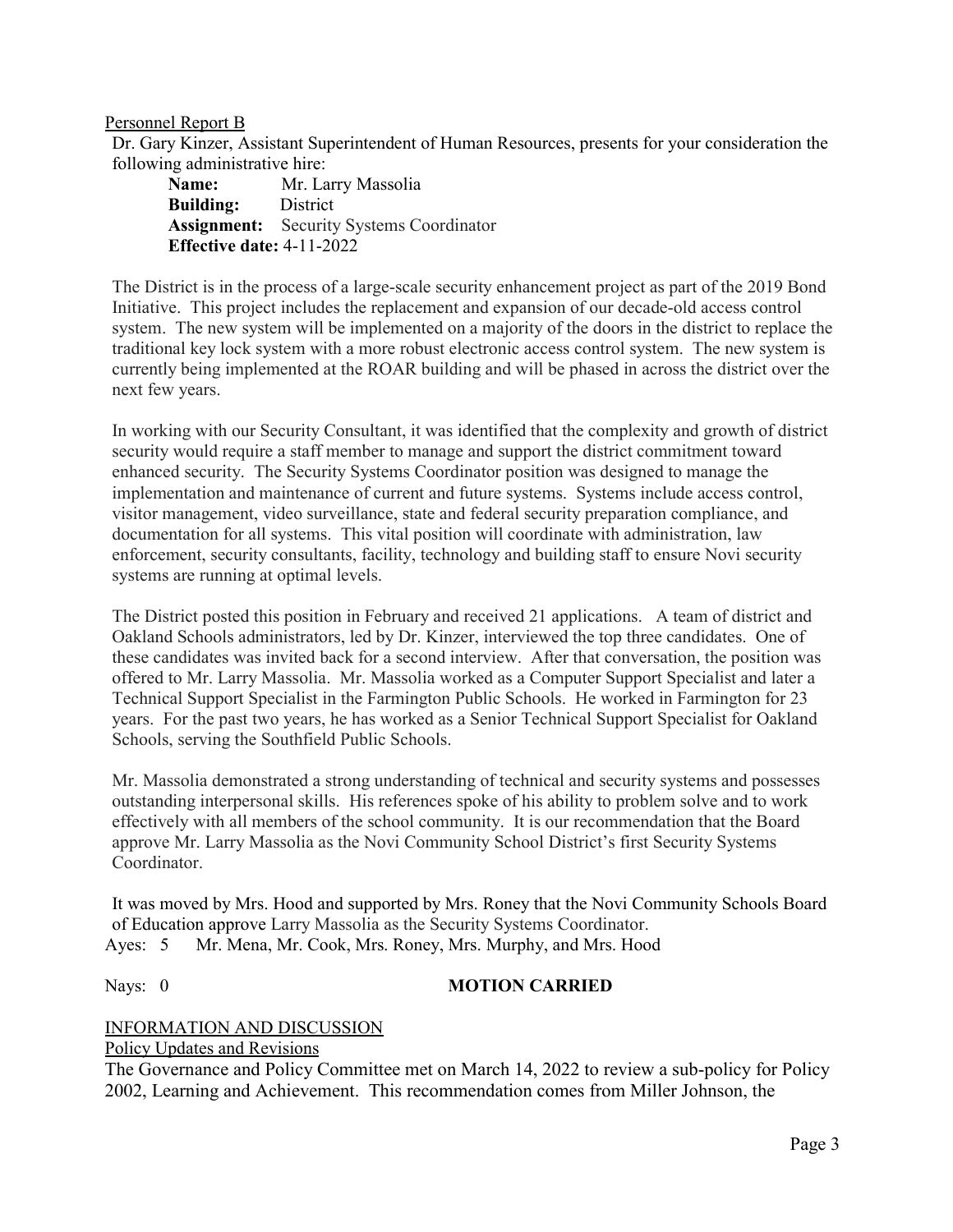District's policy provider. The sub-policy adds new language to the end of policy 2002, as stated below.

#### *Child find*

*The School District will attempt to identify and locate every student residingin the School District who may be a student with a disability under the Individuals with Disabilities in Education Act and/or Section 504 of the Rehabilitation Act of 1973, regardless of whether they are currently receiving a public education.*

*The School District may seek to notify parents of its child find obligations by advertising,posting notices in places likely to be visited by qualified students with disabilities and theirparents, by including notices in School District publications – including its web site – andby directly contacting parents of students the School District believes may be eligible.*

The School District will also ensure that the information in its notices is written in a mannerthat would *reasonably be easily understandable to a parent. The notices will contain the name and contact information for the School District's Section 504 Coordinator and [Director of Special Education], as follows:*

*[Darby Hoppenstedt] [Shailee Patel] [248-449-1418] [248-449-1413] [darby.hoppenstedt@novik12.org] [shailee.patel@novik12.org]*

**Section 504 Coordinator: Coordination**: *Coordinator:* **Coordination Education**:

This proposed policy update is submitted to the Board of Education tonight for information and discussion with approval at the next meeting of the Board of Education on April 21, 2022.

#### EnviroClean Contract

Enviro-Clean is a family-owned business headquartered in Holland, Michigan and has been in business since 1975. Enviro-Clean employs over 1,400 cleaning staff and clean over 35,000,000 square feet of commercial facilities daily.

Environ-clean started partnering with the District to clean our facilities in the summer of 2013. They currently clean 1.55 million square feet of office/building space. The scope of service was increased with the addition of the ROAR Center, additional spaces as a result of the renovation, and Novi Meadows once it is completed.

Enviro-Clean's performance has improved and they have responded to labor issues by increasing their starting wage to \$15.00 an hour. Their current three-year contract expires on June 30, 2022. The Business Office has been working to finalize a contract extension to retain the services of Environ-clean, while also developing a strategy to address and improve performance.

The District will continue to contribute towards their health care and be responsible for consumables.

The Business Office recommends renewing the Enviro-Clean contract for the 2022-2023 school year after negotiating acceptable financial terms.

The recommendation for custodial services is presented tonight for information and discussion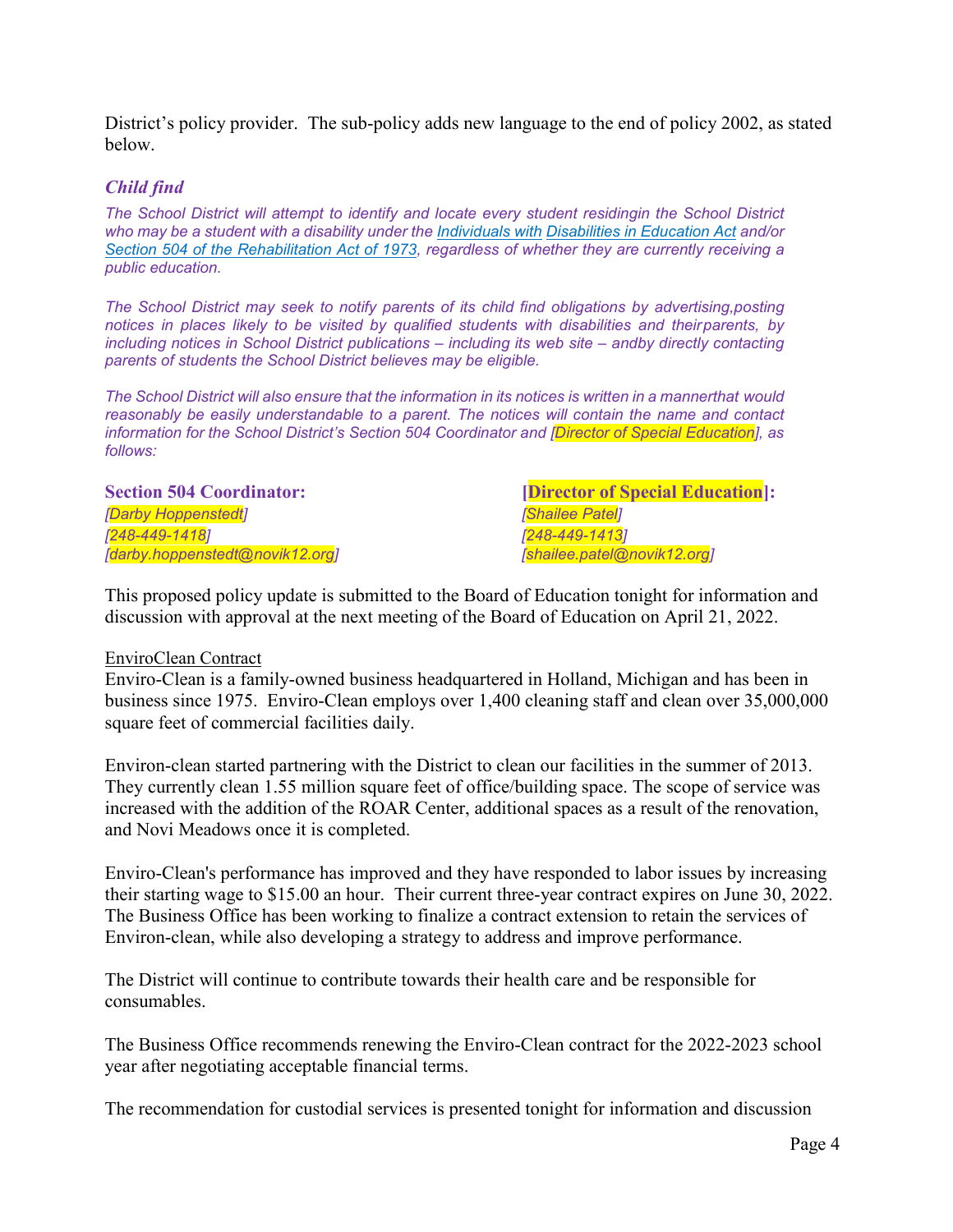with awarding of the contract at the April 21, 2022 Board meeting,

#### COMMITTEE REPORTS

#### Governance and Policy Committee

Mr. Cook, Board Vice-President and Committee Member, reported for Mr. Smith that the committee addressed a social media policy. He stated that members took great car to work through this. Mr. Cook said the members began to address the instructional materials policy and to get the language correct in that policy. He mentioned that those policies would come before the Board for information and discussion at the April  $21<sup>st</sup>$  meeting.

# DEI Committee

Mrs. Murphy, Board Trustee and Committee Chair, reported that the committee is a relatively new committee this year and that she was fortunate enough to have been appointed the chair. She stated that they received an update on the MiCIP goal number 4. Mrs. Murphy said that Dr. Webber and Ms. Hoppenstedt covered a presentation that was also presented here tonight. She mentioned that this was born out of the work that we did in the past.

Mrs. Murphy read the goal: Novi Community School District will infuse a focus on diversity, equity and inclusion into existing school improvement teams that are built upon a structure that engages staff, students, and families, by June of 2023. She reported that it is a three (3) year plan. Mrs. Murphy stated that they got an update from each of our schools. She said that Dr. Webber and Ms. Hoppenstedt presented the highlights of what every school is doing around this goal.

Mrs. Murphy mentioned that several administrators were there and chimed in on some of the work and clarified some of the additional things that they are doing at their schools. She reported that the buildings had some different lesson and do multicultural days and different ways that we can celebrate the very different diversity in our district. Mrs. Murphy stated that she was throwing out, to the entire Board, if they have ideas for a future discussion, please send them her way. She said they talked about recruiting diverse staff and that some student survey results will be coming in, in June, to a survey that will go out in April.

# COMMENTS FROM THE AUDIENCE

There were 17 comments from the audience. 16 were in regards to the replacement/hiring of the superintendent and one (1) was in regards to parental support for the Board.

#### SUPERINTENDENT REPORT

Dr. Steve Matthews, Superintendent of Schools, reported that he had been offered the superintendent position in the Rockford Public Schools. He stated that they are currently working through the contract, which he expects to be completed by next week. Dr. Matthews said that once that is complete, he will offer a formal resignation to the Board. He mentioned that you do not quit until you have everything finalized.

Dr. Matthews reported that he is excited about the new opportunity, but he realizes the he owes a great debt to this district and he will continue his professional responsibilities until the end of the school year. He stated that superintendent job offers come at awkward times and this is not exception. Dr. Matthews apologized that this has created so much drama for this board and the community. He said that was not his intent. Dr. Matthews reported that we have three (3) exceptionally talented assistant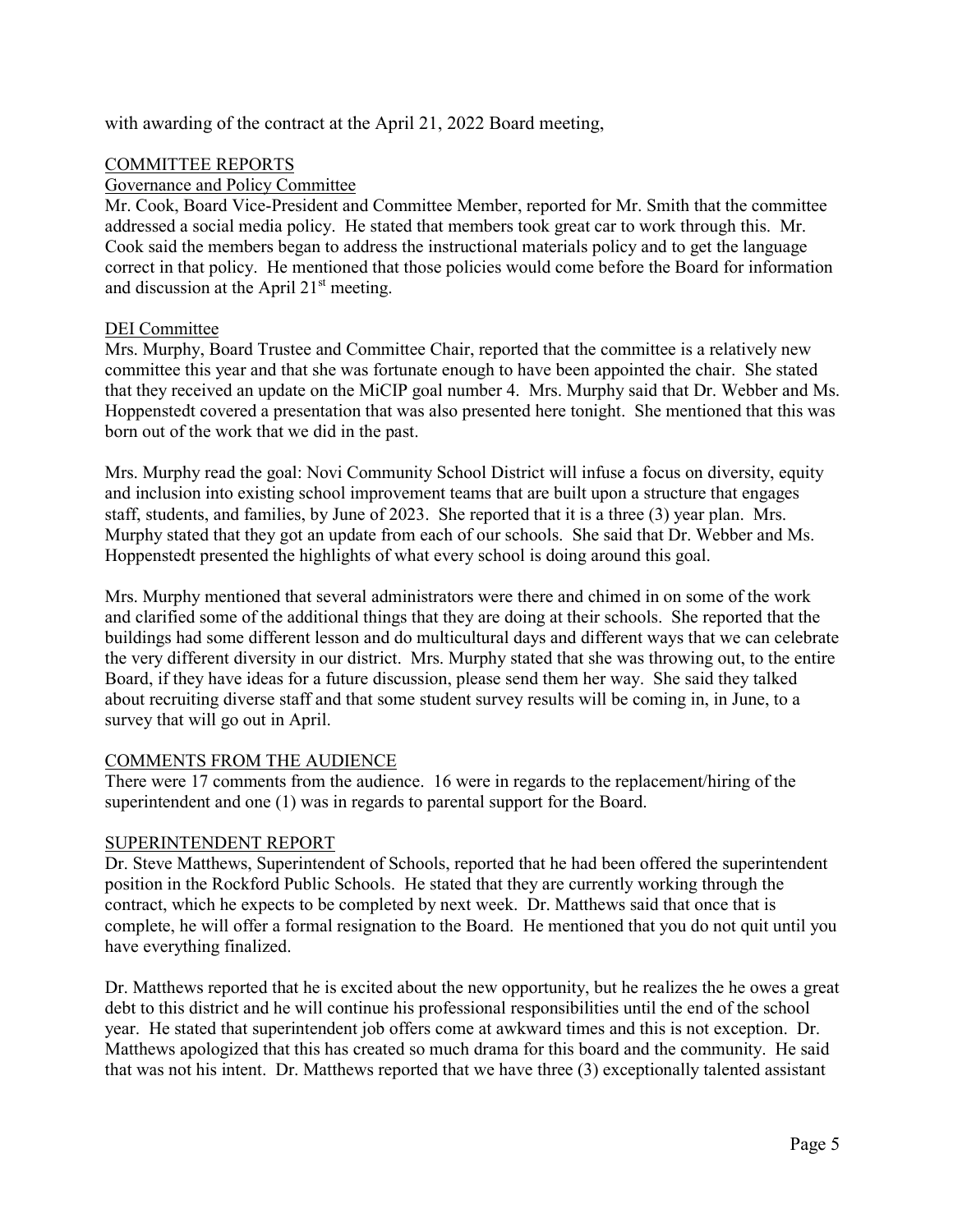superintendents sitting before us, two (2) of whom have expressed desires to be a superintendent and have applied for jobs in other districts.

Dr. Matthews stated that he has worked with Dr. Webber the longest, finishing their  $11<sup>th</sup>$  year together. He said that Dr. Webber is exceptionally talented and ready to be a superintendent. Dr. Matthews mentioned that Dr. Webber is moving through the process with Northville. He reported that He had worked with Dr. Kinzer for over four (4) years and that he, too, is a candidate that has skills districts are looking for. Dr. Matthews stated that Dr. Kinzer has opportunities before him.

Dr. Matthews said that as he stated, his job offer comes at an awkward time and meaning no disrespect to Dr. Kinzer, but given his long history with Dr. Webber, he would like to see Dr. Webber stay in Novi. He mentioned that he understands that this is a Board decision and he is confident that our Board will listen to our community because the Board has a long history of listening and being transparent.

Dr. Matthews reported that the Board was elected because the community has confidence in their collective ability to make good decisions for our community and just because this current circumstance is unusual and awkward, it should not mean that we abandon our confidence in the Board. He stated that he believes this Board has made good decisions and eleven years ago they made a good one.

Dr. Matthews said that this does not mean they always agree, but he believes that the Board does want what is best for our students and, as Mr. Kowalski said, our students are the true focus of all of our efforts. He mentioned that ultimately, the Board must determine the right speed to move and he has confidence that they will.

Dr. Matthews reported that there will come a time when he will thank this community for all that they have done for him, but before that times comes, he will continue to work through June to support the transition and ensure that we will move ahead. He stated that most of you are wondering how he would ever thank the community when he can barely get the words out tonight, but he will find a way.

# ADMINISTRATIVE REPORTS

Mr. Greg McIntyre, Assistant Superintendent of Business and Operations, informed the Board that the District released our bonds for sale last Friday, at 9:30 and it went through 11:00 AM. He reported that we successfully released 55 million dollars for the series II of the 2019 bond.

Mr. McIntyre stated that we refinanced the 2014 bonds, saving the community more than two (2) million. He said the managers of the project were Stifel, Fifth Third, and JP Morgan securities. Mr. McIntyre mentioned that he was happy to say that the City of Novi also participated and purchased 480 thousand dollars' worth.

Dr. Gary Kinzer, Assistant Superintendent of Human Resources, stated that as Mr. Woods said earlier, he had a great day, today, at Wayne State University; meeting with faculty and exploring the potential for how we can collaborate to better support our teachers and students. He reported that, next week, we will be participating in the University of Michigan's educator job fair.

Dr. Kinzer said that this will be our third job fair of the season and the University of Michigan's job fair is different. He mentioned that Michigan has a program call their MAC Program. Dr. Kinzer reported that it is a Master of Arts plus Certification, so the candidates that we will meet with are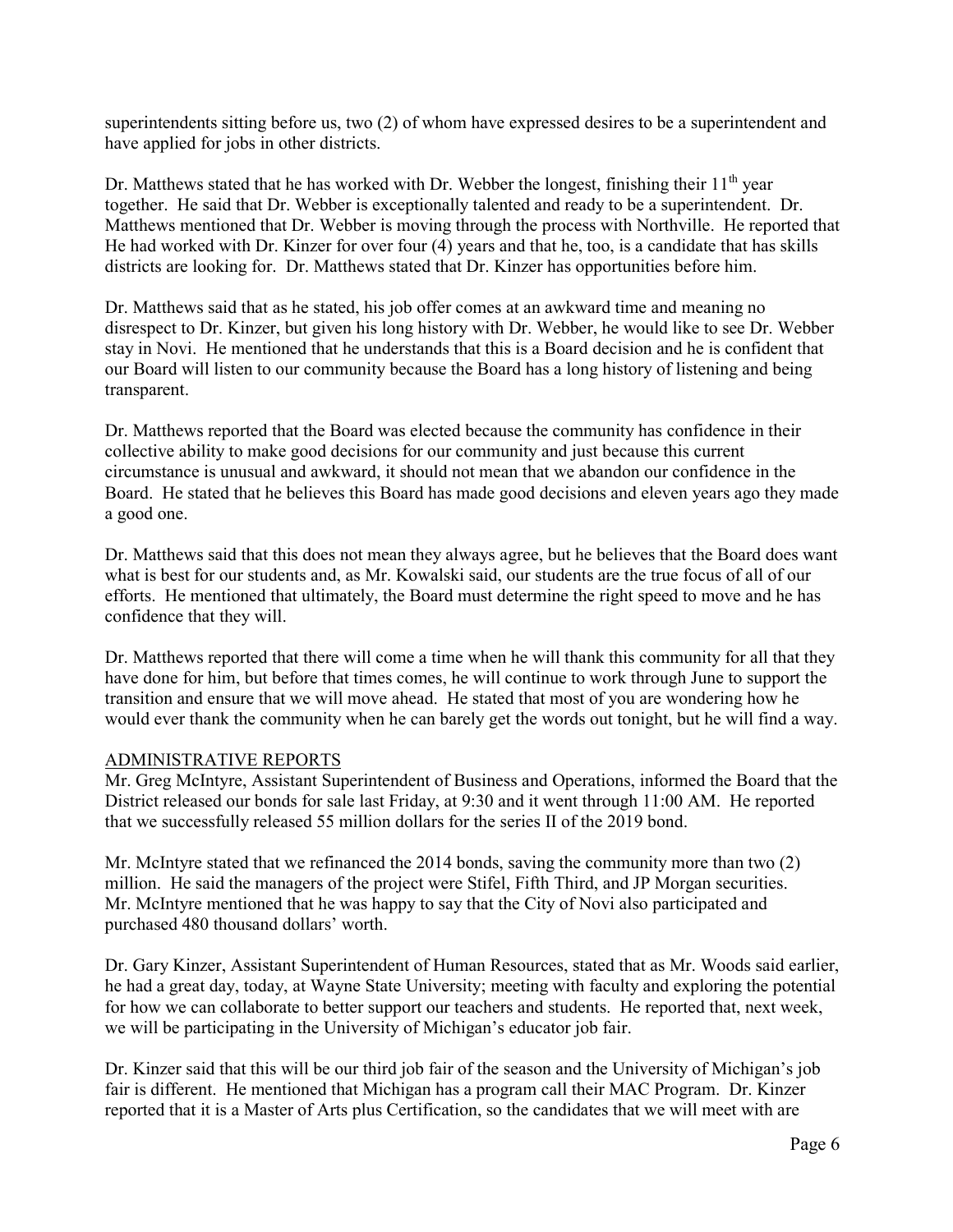often people who have degrees in other things, then go on to get a Master's Degree in Education, and then get their certification. He stated that this really diversifies and broadens our pool of candidates and they look forward to meeting with some of those candidates next week.

Dr. Kinzer said that he wanted to jump on the band wagon and congratulate Dr. Webber, our office of Academics team, our principals, and most importantly our teachers for the incredible work they have done in the last two (2) years and that the data the Board saw tonight.

Dr. Kinzer reported that he was an elementary principal for a long time and you do not see that data when there has been a pandemic. He stated that to see that kind of data after a pandemic is a focused effort by a team with excellent leadership and tremendous teachers. Dr. Kinzer said that we are blessed to have that in this District.

Dr. RJ Webber, Assistant Superintendent for Academic Services, reported that there is a woman in Sevier County, Tennessee. He stated that some of you may have heard of her before. Dr. Webber said that she is kind of special and her name is Dolly Parton. He mentioned that she once said, "if you want a rainbow, you got to put up with the rain."

Dr. Webber reported that these past two (2) weeks, the amount of love, support, and courage shown by people has been overwhelming to him. To say the least. He stated that he just wanted to simply say thank you. Dr. Webber said that Albert Einstein once said, "there are only two (2) ways to live your life. One is though nothing is a miracle and the other is as though everything is a miracle." He mentioned that he was grateful for each of you in the community and for the opportunity to serve your families and your children in the past 12 years. Dr. Webber reported that it has been a blast.

Dr. Webber stated that he loves coming to work, although he does not call it work. He said that he always tells his family that he is going to school today, which is kind of weird for a 51-year-old man. Dr. Webber expressed his gratitude and to what Dr. Kinzer said regarding the iReady data presentation is truly a testament to our community because it really does takes a community. He said, to the staff, he hopes the people in the room heard the parents come up and say how much they love being in your schools.

Dr. Webber stated, teachers and administrators because he is here and Steve is here, they come to your buildings every day and create a small miracle and that is opening a building from anywhere from 400 to 2,000 kids. He reported that you keep them safe, you get them there on the bus with our transportation; maintenance takes care of everything; and by the way, you educate them to get those numbers.

Dr. Webber said that every day that happens and for the people who have never done it or been a part of it or have had that responsibility, it is astounding. He stated that with all due respect, you are not opening a door for a business and perhaps selling widgets, then closing the door at 5:00 and going home to your family. Dr. Webber reported that it is a different game. He said that it is a game you play with ferocity and passion and love. Dr. Webber mentioned that he hopes that is what you heard tonight, that it is about you all because it *is* about you all.

# BOARD COMMUNICATION

Mrs. Hood, Board Treasurer, reported that she has been sad for a couple of days, but had one (1) question for Dr. Matthews. She stated that on March 3<sup>rd</sup>, the Board authorized a third part attorney to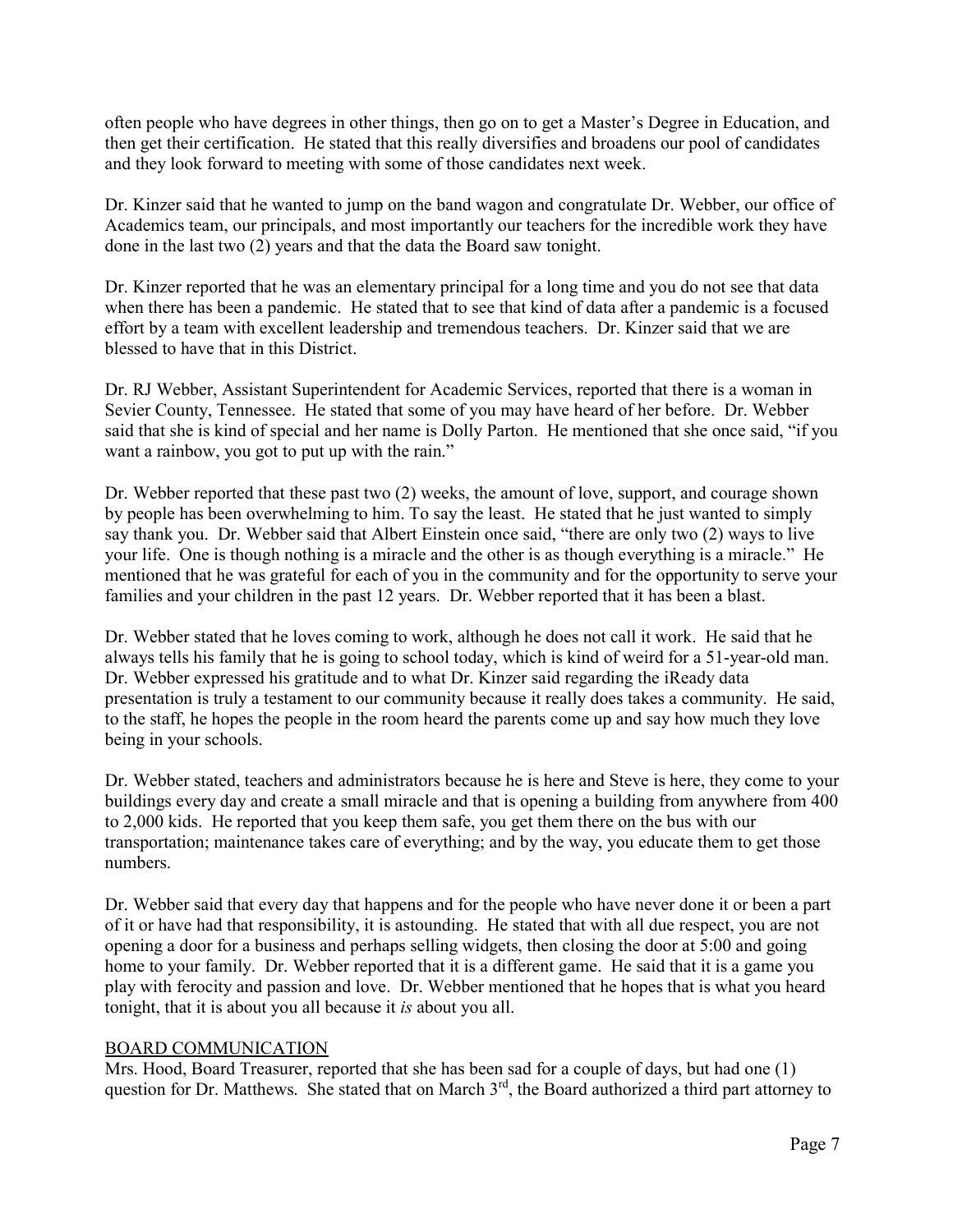conduct an investigation. Mrs. Hood said that we have not heard anything and she wondered if he had a time frame for that.

Dr. Matthews responded that they had been in touch and the third party indicated they believe their investigation would be complete either by tomorrow or Monday. He reported that they will forward their results of that investigation to the Board's attorney. Dr. Matthews stated that the Board's attorney and the third party attorney have been scheduled to come and address the Board next Thursday in a closed session. He said that next Thursday's meeting was supposed to be a work session, but will now be a regular meeting, so the Board will have an opportunity to meet with those attorneys in closed session.

Mrs. Hood expressed her gratitude to everyone that contributed to our amazing iReady results, the parents, the teachers, and our administrators, thank you.

Dr. Ruskin, Board President, thanked Mr. Cook for steeping in for her twice today, so that she could experience being around kids this afternoon to acknowledge some student athletes.

Mr. Cook, Board Vice-President, reported that this is Autism Awareness Month. He stated that it is a month of acknowledgement and acceptance. Mr. Cook said that the District does a lot for our kids with IEPs and a lot of those are autistic and on the spectrum; ASD either high functioning, low functioning, and non-verbal. He mentioned that we have the whole spectrum in this District and our teachers and administrators do everything, above and beyond, to make the kids feel welcome. Mr. Cook reported that they educate them and go to the moon and back to make sure that they are in the general education and not put off in a room. He stated that he is greatly appreciative of that.

Mr. Cook reported that there is some misinformation being spread out there regarding the closed session and our lawyer sent a letter. He read the letter to help clarify for the rest of the community some of this stuff. Mr. Cook stated that as Dr. Matthews said early, he has not formally resigned and we still have a superintendent. He said that he hopes this clarifies some of the question that people may have. Mr. Cook mentioned that it states very matter-or-factly of why we went in and that no decisions were made.

Mrs. Murphy, Board Trustee, reported that there is a webinar about the warning signs, My Child Needs Help. She stated that it is sponsored by several different organizations and will be held April 21<sup>st</sup>, from 7:00 to 8:00, via Zoom. Mrs. Murphy said that it is sponsored by Easter Seals, Optimus International, and several other affiliated healthcare providers. She mentioned that she was going to send it out to our mental health.

Dr. Webber asked if Mrs. Murphy could send it to him and he will send it on to Sarah Lephart for the Novi Mental Health Alliance.

Mrs. Murphy reported that on May  $3<sup>rd</sup>$ , the author is coming in as well to speak, so we want to make sure that we get that out there around those issues. She stated that Easter Seals is a great organization and she has a meeting with one (1) of their heads, Ms. Hopkinston, next week to hopefully provide more services to our kids. Mrs. Murphy said that the moderator of the panel is the chief medical officer of Easter Seals. She mentioned that that there was just a big article in the New Yorker about the mystifying rise of child suicide. Mrs. Murphy reported that there is a lot of good information that parents might find helpful.